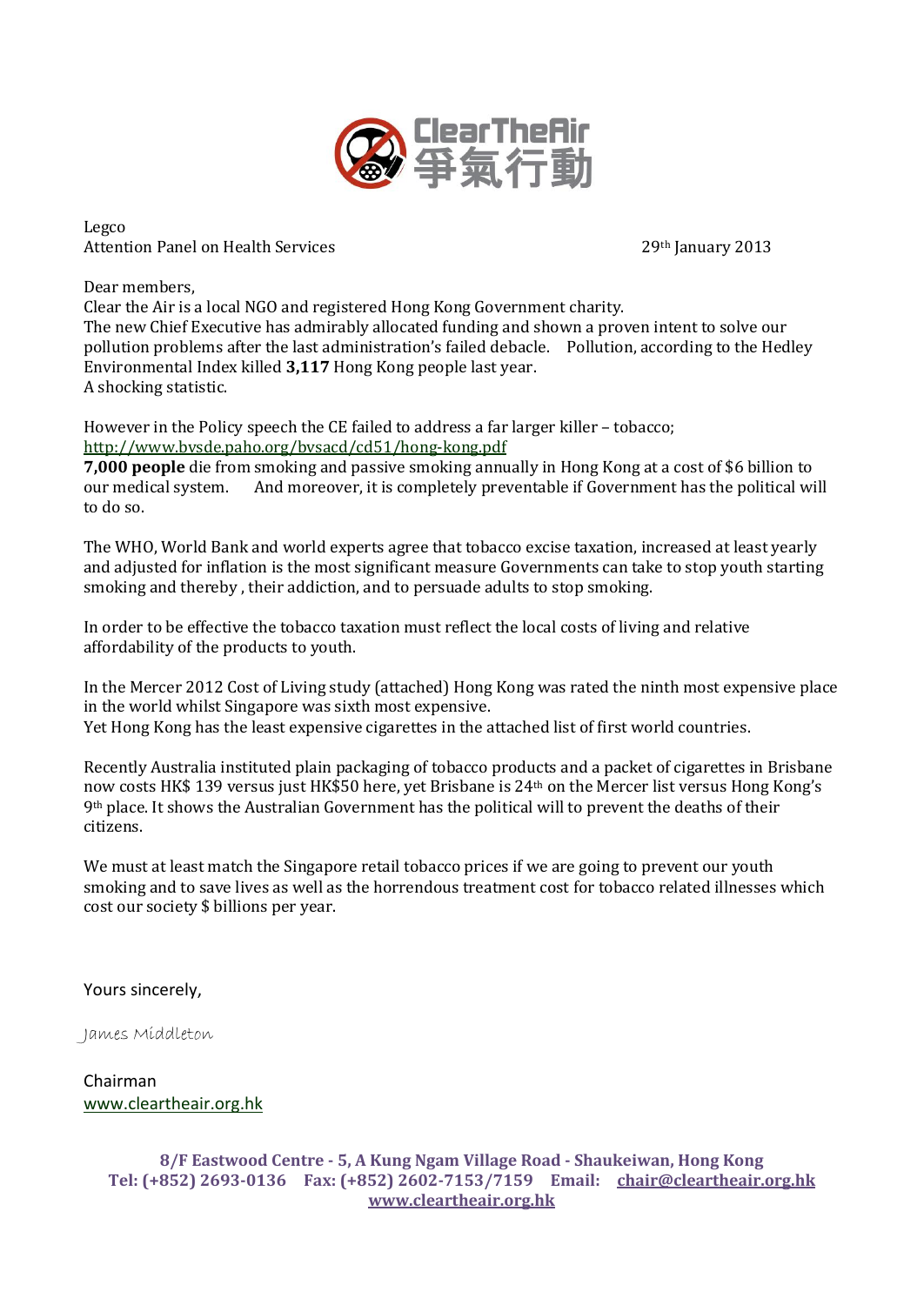| 1st WORLD CIGARETTE RETAIL PRICES 2013 (excluding countries like Japan which have major Government Tobacco company ownerships) |               |           |                                 |         |
|--------------------------------------------------------------------------------------------------------------------------------|---------------|-----------|---------------------------------|---------|
| <b>Control: pack of Marlboro retail price</b>                                                                                  | Local         | Converted | Mercer 2012 Cost of living Rank |         |
| <b>CITY</b>                                                                                                                    | Cost          | HK\$      |                                 |         |
| <b>BRISBANE</b>                                                                                                                | AUD 17.11     | 139.6     | 24                              |         |
| <b>PERTH Australia</b>                                                                                                         | <b>AUD 17</b> | 138.7     | 19                              |         |
| <b>SYDNEY</b>                                                                                                                  | AUD 16.88     | 137.7     | 14                              |         |
| <b>MELBOURNE</b>                                                                                                               | AUD 16.82     | 137.2     | 15                              |         |
| OSLO                                                                                                                           | € 12.39       | 127.8     | 18                              |         |
| <b>AUCKLAND</b>                                                                                                                | NZ\$ 16.3     | 106.5     | 56                              |         |
| <b>NEW YORK</b>                                                                                                                | US\$ 12.29    | 95.87     | 33                              |         |
| <b>DUBLIN Ireland</b>                                                                                                          | €9.09         | 93.75     | 72                              |         |
| <b>OTTAWA</b>                                                                                                                  | C\$ 12.11     | 93.4      | 115                             |         |
| LONDON                                                                                                                         | £7.39         | 90.7      | 25                              |         |
| <b>SINGAPORE</b>                                                                                                               | SGD 12.12     | 76.5      | 6                               | (joint) |
| <b>PARIS</b>                                                                                                                   | € 6.21        | 64        | 37                              |         |
| <b>GENEVA</b>                                                                                                                  | € 6.17        | 63.6      | 5                               |         |
| <b>ZURICH</b>                                                                                                                  | € 6.17        | 63.6      | 6                               | (joint) |
| <b>STOCKHOLM</b>                                                                                                               | € 5.92        | 61        | 46                              |         |
| <b>COPENHAGEN</b>                                                                                                              | € 5.40        | 55.7      | 21                              |         |
| <b>HONG KONG</b>                                                                                                               | <b>HK\$50</b> | 50        | 9                               |         |
| Source: http://www.expatistan.com/price/cigarretes/ (enter city name)                                                          |               |           |                                 |         |

**Other reference site:** 

<http://www.the-tma.org.uk/tma-publications-research/facts-figures/uk-cigarette-prices/> <http://www.the-tma.org.uk/tma-publications-research/facts-figures/eu-cigarette-prices/>

### [Forex used: www.xe.com 24 Jan 2013](http://www.xe.com/)

| Euro rate: | 10.314 |
|------------|--------|
| NZ\$ rate: | 6.524  |
| AUD rate:  | 8.157  |
| £ rate:    | 12.27  |
| C\$ rate:  | 7.753  |
| S\$ rate:  | 6.312  |
|            |        |

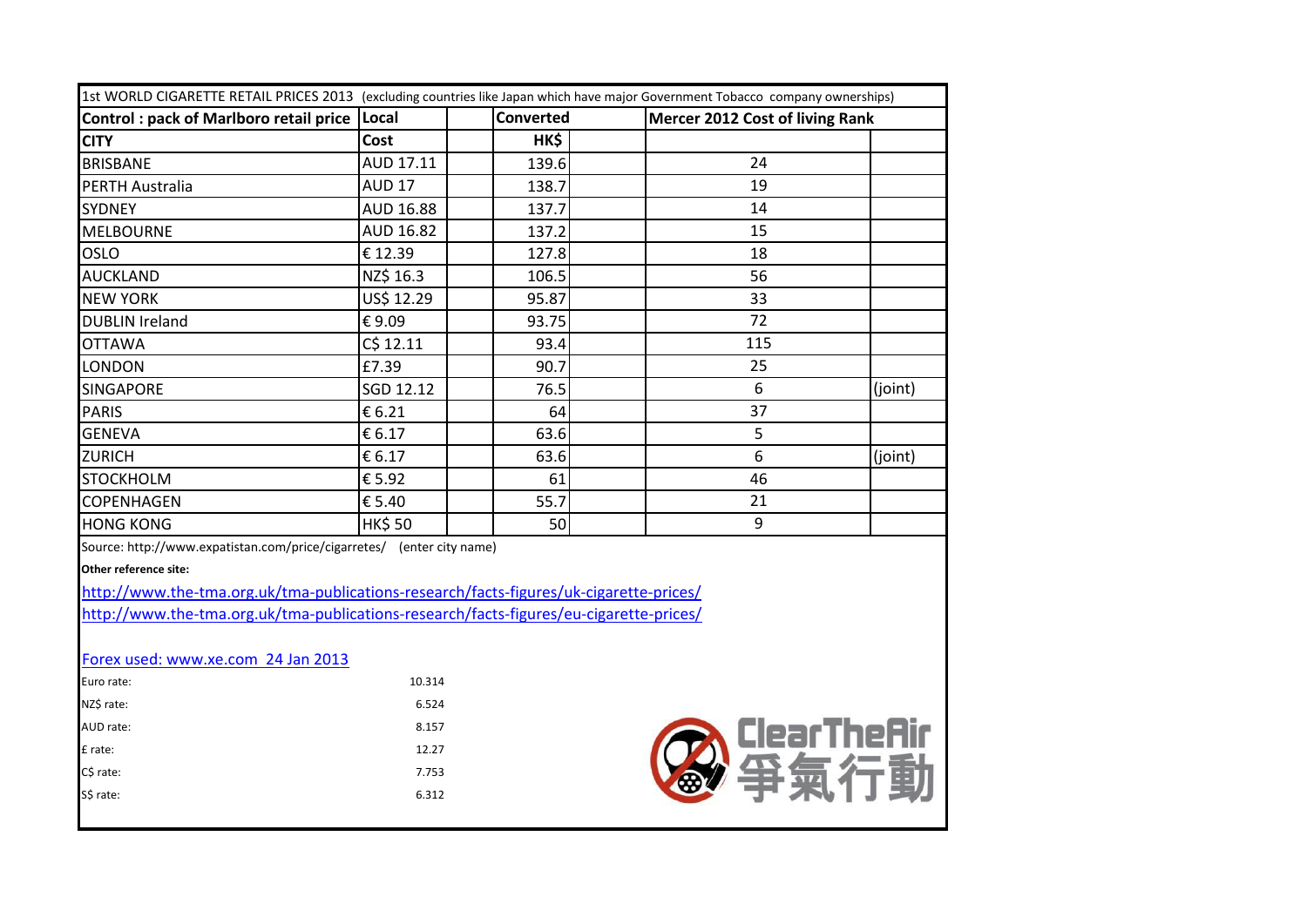

| Mercer Cost of Living Survey - Worldwide Rankings 2012<br>(The Mercer international basket, including rental accommodation costs) |                         |                  |                        |
|-----------------------------------------------------------------------------------------------------------------------------------|-------------------------|------------------|------------------------|
|                                                                                                                                   | <b>Rank as of March</b> |                  |                        |
| 2012                                                                                                                              | 2011                    | <b>City</b>      | <b>Country</b>         |
| 1                                                                                                                                 | 2                       | Tokyo            | Japan                  |
| $\overline{2}$                                                                                                                    | 1                       | Luanda           | Angola                 |
| 3                                                                                                                                 | 6                       | Osaka            | Japan                  |
| 4                                                                                                                                 | 4                       | Moscow           | Russia                 |
| 5                                                                                                                                 | 5                       | Geneva           | Switzerland            |
| 6                                                                                                                                 | $\overline{7}$          | Zurich           | Switzerland            |
| 6                                                                                                                                 | 8                       | Singapore        | Singapore              |
| 8                                                                                                                                 | 3                       | N'Djamena        | Chad                   |
| 9                                                                                                                                 | $\boldsymbol{9}$        | Hong Kong        | Hong Kong              |
| 10                                                                                                                                | 11                      | Nagoya           | Japan                  |
| 11                                                                                                                                | 14                      | Sydney           | Australia              |
| 12                                                                                                                                | 10                      | São Paulo        | <b>Brazil</b>          |
| 13                                                                                                                                | 12                      | Rio de Janeiro   | <b>Brazil</b>          |
| 14                                                                                                                                | 16                      | Bern             | Switzerland            |
| 15                                                                                                                                | 21                      | Melbourne        | Australia              |
| 16                                                                                                                                | 21                      | Shanghai         | China                  |
| 17                                                                                                                                | 20                      | Beijing          | China                  |
| 18                                                                                                                                | 15                      | Oslo             | Norway                 |
| 19                                                                                                                                | 30                      | Perth            | Australia              |
| 20                                                                                                                                | 12                      | Libreville       | Gabon                  |
| 21                                                                                                                                | 17                      | Copenhagen       | Denmark                |
| 22                                                                                                                                | 19                      | Seoul            | South Korea            |
| 23                                                                                                                                | 34                      | Canberra         | Australia              |
| 24                                                                                                                                | 31                      | <b>Brisbane</b>  | Australia              |
| 25                                                                                                                                | 18                      | London           | <b>United Kingdom</b>  |
| 26                                                                                                                                | 44                      | Khartoum         | Sudan                  |
| 27                                                                                                                                | 46                      | Adelaide         | Australia              |
| 28                                                                                                                                | 29                      | St. Petersburg   | Russia                 |
| 29                                                                                                                                | 51                      | Caracas          | Venezuela              |
| 30                                                                                                                                | 43                      | Shenzhen         | China                  |
| 31                                                                                                                                | 24                      | <b>Tel Aviv</b>  | Israel                 |
| 31                                                                                                                                | 38                      | Guangzhou        | China                  |
| 33                                                                                                                                | 32                      | New York City NY | <b>United States</b>   |
| 34                                                                                                                                | 23                      | Niamey           | Niger                  |
| 35                                                                                                                                | 70                      | Yangon           | Myanmar                |
| 36                                                                                                                                | 61                      | Kinshasa         | Dem. Rep. of the Congo |
| 37                                                                                                                                | 27                      | Paris            | France                 |

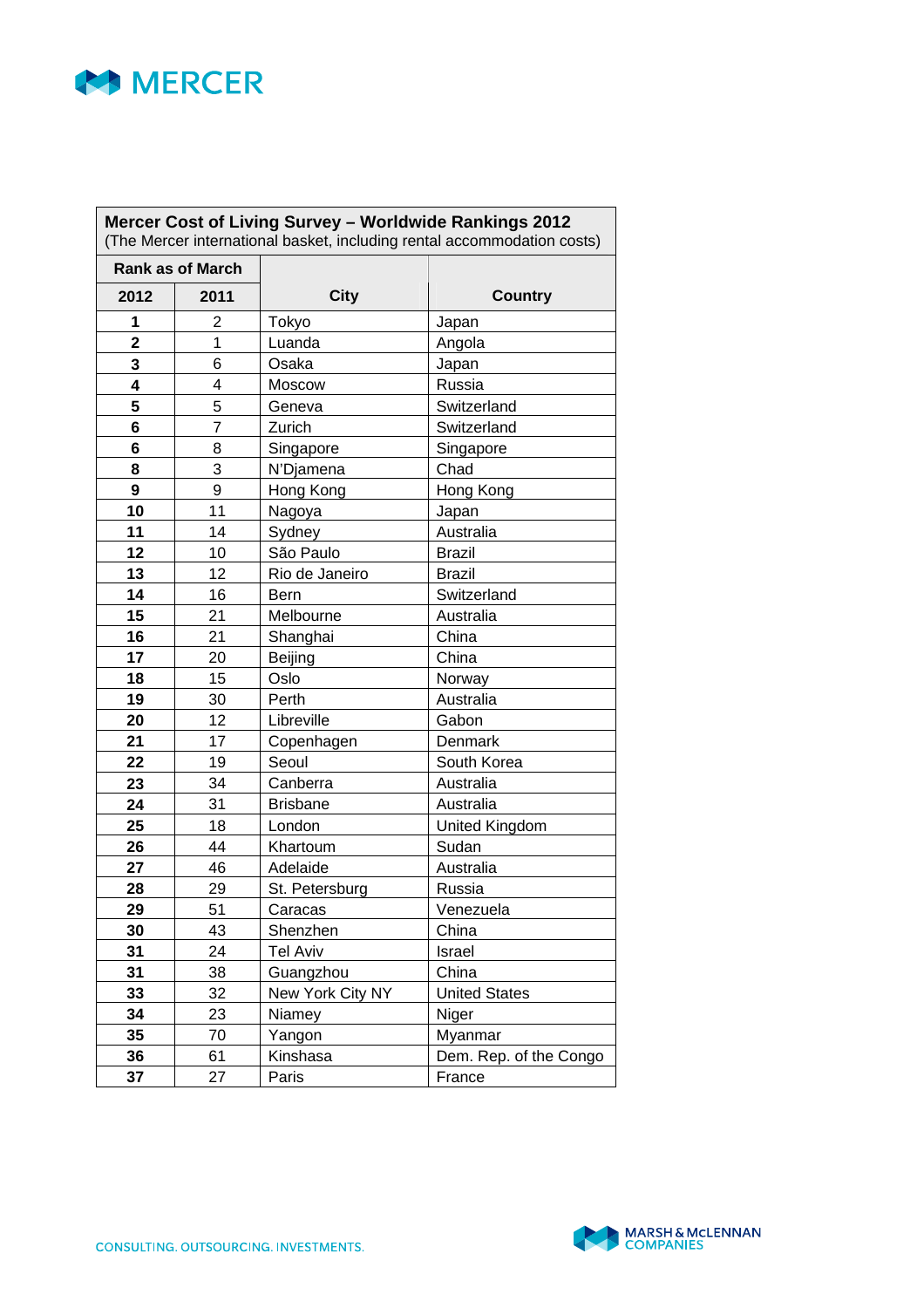| Mercer Cost of Living Survey - Worldwide Rankings 2012<br>(The Mercer international basket, including rental accommodation costs) |      |                    |                             |  |
|-----------------------------------------------------------------------------------------------------------------------------------|------|--------------------|-----------------------------|--|
| <b>Rank as of March</b>                                                                                                           |      |                    |                             |  |
| 2012                                                                                                                              | 2011 | <b>City</b>        | <b>Country</b>              |  |
| 38                                                                                                                                | 25   | Milan              | Italy                       |  |
| 39                                                                                                                                | 41   | Lagos              | Nigeria                     |  |
| 39                                                                                                                                | 63   | Bamako             | Mali                        |  |
| 41                                                                                                                                | 67   | Abidjan            | Côte d'Ivoire               |  |
| 42                                                                                                                                | 34   | Rome               | Italy                       |  |
| 43                                                                                                                                | 55   | <b>Brazzaville</b> | Congo                       |  |
| 44                                                                                                                                | 39   | Djibouti           | Djibouti                    |  |
| 45                                                                                                                                | 33   | <b>Brasilia</b>    | <b>Brazil</b>               |  |
| 46                                                                                                                                | 39   | Stockholm          | Sweden                      |  |
| 47                                                                                                                                | 37   | Nouméa             | New Caledonia               |  |
| 48                                                                                                                                | 36   | Vienna             | Austria                     |  |
| 49                                                                                                                                | 48   | <b>Baku</b>        | Azerbaijan                  |  |
| 50                                                                                                                                | 25   | Victoria           | Seychelles                  |  |
| 50                                                                                                                                | 44   | Dakar              | Senegal                     |  |
| 52                                                                                                                                | 91   | Lomé               | Togo                        |  |
| 53                                                                                                                                | 56   | Douala             | Cameroun                    |  |
| 53                                                                                                                                | 63   | Bogota             | Colombia                    |  |
| 53                                                                                                                                | 155  | Conakry            | Guinea                      |  |
| 56                                                                                                                                | 118  | Auckland           | New Zealand                 |  |
| 57                                                                                                                                | 50   | Amsterdam          | Netherlands                 |  |
| 58                                                                                                                                | 49   | Bangui             | Central African Rep.        |  |
| 58                                                                                                                                | 52   | Taipei             | Taiwan                      |  |
| 60                                                                                                                                | 83   | Yaoundé            | Cameroun                    |  |
| 61                                                                                                                                | 59   | Toronto            | Canada                      |  |
| 61                                                                                                                                | 69   | Jakarta            | Indonesia                   |  |
| 63                                                                                                                                | 65   | Vancouver          | Canada                      |  |
| 64                                                                                                                                | 82   | Abuja              | Nigeria                     |  |
| 65                                                                                                                                | 42   | Helsinki           | Finland                     |  |
| 66                                                                                                                                | 101  | Qingdao            | China                       |  |
| 67                                                                                                                                | 75   | <b>Beirut</b>      | Lebanon                     |  |
| 68                                                                                                                                | 77   | Los Angeles CA     | <b>United States</b>        |  |
| 69                                                                                                                                | 47   | Prague             | <b>Czech Republic</b>       |  |
| 70                                                                                                                                | 74   | Cotonou            | <b>Benin</b>                |  |
| 71                                                                                                                                | 62   | <b>Brussels</b>    | Belgium                     |  |
| 72                                                                                                                                | 58   | Dublin             | Ireland                     |  |
| 72                                                                                                                                | 104  | Tianjin            | China                       |  |
| 74                                                                                                                                | 75   | Santiago           | Chile                       |  |
| 74                                                                                                                                | 136  | Wellington         | New Zealand                 |  |
| 76                                                                                                                                | 67   | Abu Dhabi          | <b>United Arab Emirates</b> |  |
| 77                                                                                                                                | 53   | Athens             | Greece                      |  |
| 78                                                                                                                                | 60   | Madrid             | Spain                       |  |
| 79                                                                                                                                | 57   | <b>Bratislava</b>  | Slovakia                    |  |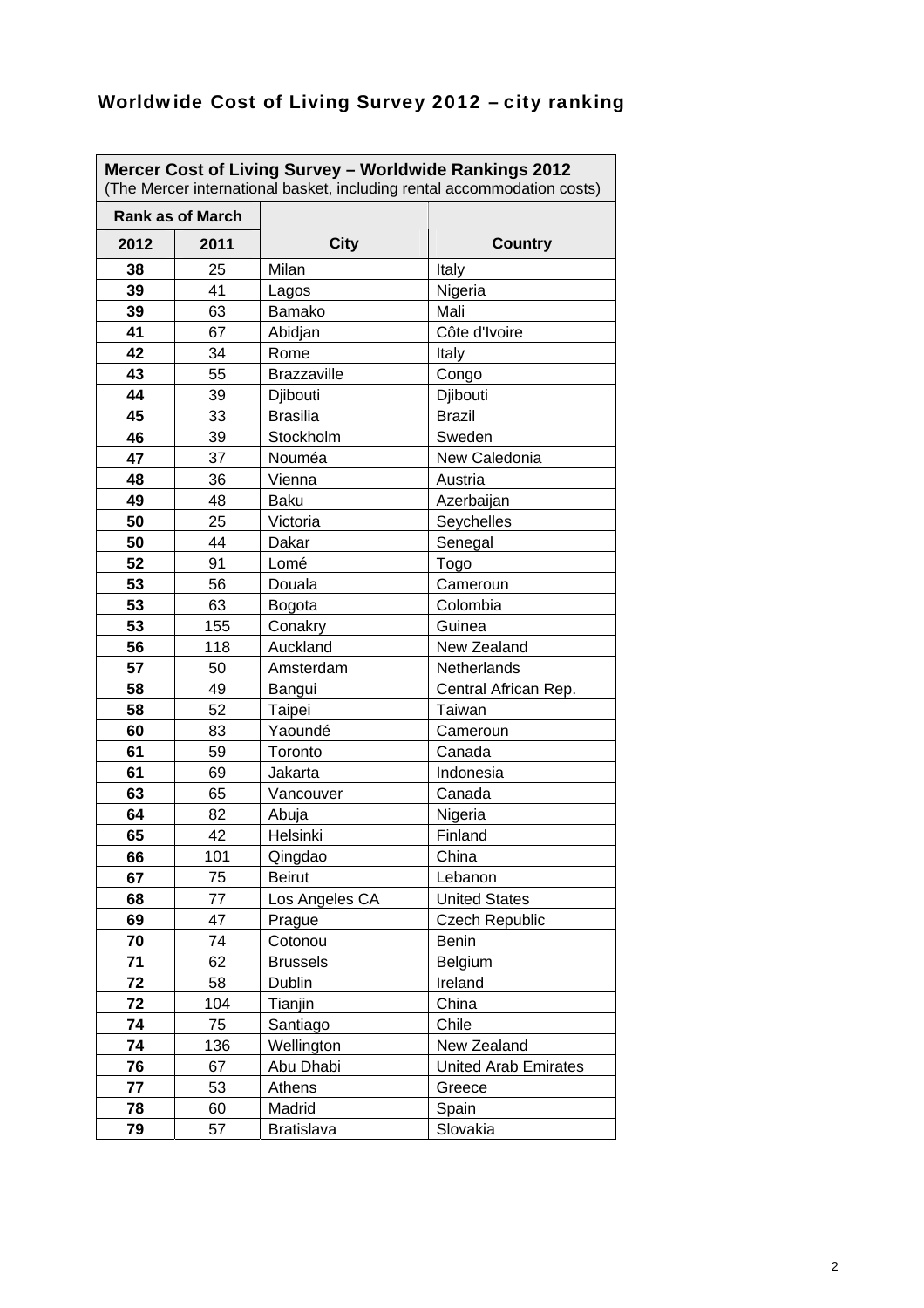| Mercer Cost of Living Survey - Worldwide Rankings 2012<br>(The Mercer international basket, including rental accommodation costs) |            |                        |                                |  |
|-----------------------------------------------------------------------------------------------------------------------------------|------------|------------------------|--------------------------------|--|
| <b>Rank as of March</b>                                                                                                           |            |                        |                                |  |
| 2012                                                                                                                              | 2011       | <b>City</b>            | <b>Country</b>                 |  |
| 79                                                                                                                                | 70         | Istanbul               | Turkey                         |  |
| 81                                                                                                                                | 80         | Almaty                 | Kazakhstan                     |  |
| 81                                                                                                                                | 88         | Bangkok                | Thailand                       |  |
| 83                                                                                                                                | 93         | Bandar Seri Begawan    | <b>Brunei</b>                  |  |
| 84                                                                                                                                | 72         | Luxembourg             | Luxemburg                      |  |
| 85                                                                                                                                | 66         | Barcelona              | Spain                          |  |
| 85                                                                                                                                | 122        | Shenyang               | China                          |  |
| 87                                                                                                                                | 79         | Montreal               | Canada                         |  |
| 88                                                                                                                                | 73         | Frankfurt              | Germany                        |  |
| 89                                                                                                                                | 98         | Pointe-à-Pitre         | Guadeloupe                     |  |
| 90                                                                                                                                | 78         | Munich                 | Germany                        |  |
| 90                                                                                                                                | 106        | San Francisco CA       | <b>United States</b>           |  |
| 92                                                                                                                                | 96         | Calgary                | Canada                         |  |
| 93                                                                                                                                | 171        | Maputo                 | Mozambique                     |  |
| 94                                                                                                                                | 81         | Dubai                  | <b>United Arab Emirates</b>    |  |
| 94                                                                                                                                | 115        | Nanjing                | China                          |  |
| 94                                                                                                                                | 124        | Chengdu                | China                          |  |
| 97                                                                                                                                | 88         | Riga                   | Latvia                         |  |
| 98                                                                                                                                | 99         | <b>White Plains NY</b> | <b>United States</b>           |  |
| 99                                                                                                                                | 53         | Havana                 | Cuba                           |  |
| 99                                                                                                                                | 86         | Accra                  | Ghana                          |  |
| 101                                                                                                                               | 111        | Port-au-Prince         | Haiti                          |  |
| 102                                                                                                                               | 94         | Kiev                   | Ukraine                        |  |
| 102                                                                                                                               | 104        | Kuala Lumpur           | Malaysia                       |  |
| 104                                                                                                                               | 91         | Düsseldorf             | Germany                        |  |
| 105                                                                                                                               | 103        | Amman                  | Jordan                         |  |
| 106                                                                                                                               | 84         | <b>Berlin</b>          | Germany                        |  |
| 107                                                                                                                               | 108        | Washington DC          | <b>United States</b>           |  |
| 108                                                                                                                               | 86         | Lisbon                 | Portugal                       |  |
| 109                                                                                                                               | 88         | Hamburg                | Germany                        |  |
| 110<br>110                                                                                                                        | 108<br>115 | Chicago IL<br>Miami Fl | <b>United States</b>           |  |
| 112                                                                                                                               | 120        | Lyon                   | <b>United States</b><br>France |  |
| 113                                                                                                                               | 85         | New Delhi              | India                          |  |
| 114                                                                                                                               | 95         | Mumbai                 | India                          |  |
| 115                                                                                                                               | 114        | Ottawa                 | Canada                         |  |
| 116                                                                                                                               | 117        | Honolulu HI            | <b>United States</b>           |  |
| 117                                                                                                                               | 134        | Manila                 | Philippines                    |  |
| 118                                                                                                                               | 127        | Montevideo             | Uruguay                        |  |
| 119                                                                                                                               | 97         | Stuttgart              | Germany                        |  |
| 120                                                                                                                               | 139        | Lima                   | Peru                           |  |
| 121                                                                                                                               | 159        | <b>Buenos Aires</b>    | Argentina                      |  |
|                                                                                                                                   |            |                        |                                |  |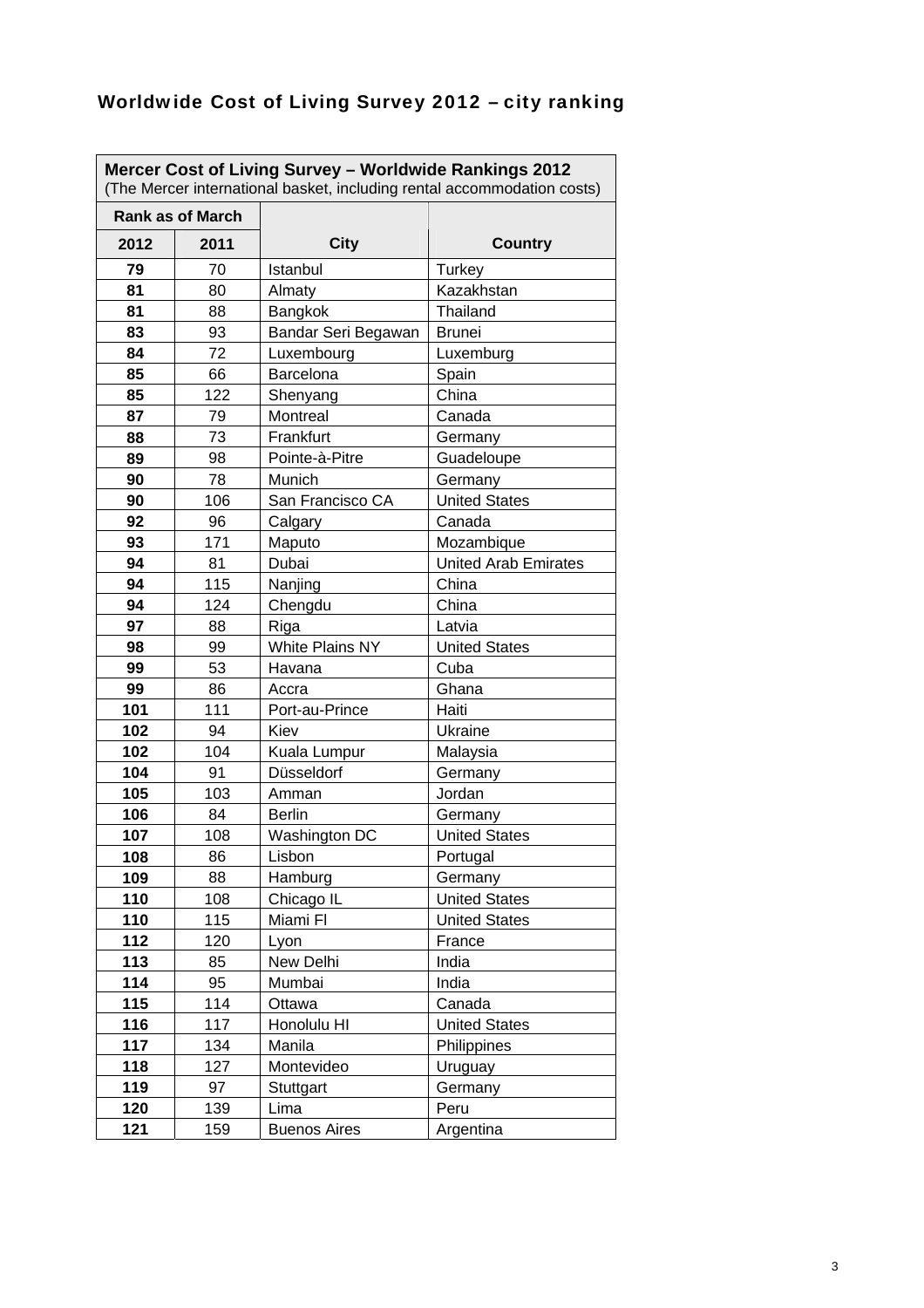| Mercer Cost of Living Survey - Worldwide Rankings 2012<br>(The Mercer international basket, including rental accommodation costs) |                         |                    |                       |
|-----------------------------------------------------------------------------------------------------------------------------------|-------------------------|--------------------|-----------------------|
|                                                                                                                                   | <b>Rank as of March</b> |                    |                       |
| 2012                                                                                                                              | 2011                    | <b>City</b>        | <b>Country</b>        |
| 122                                                                                                                               | 108                     | Nairobi            | Kenya                 |
| 123                                                                                                                               | 135                     | Riyadh             | Saudi Arabia          |
| 124                                                                                                                               | 132                     | Algiers            | Algeria               |
| 125                                                                                                                               | 126                     | Port of Spain      | Trinidad & Tobago     |
| 125                                                                                                                               | 129                     | <b>Boston MA</b>   | <b>United States</b>  |
| 127                                                                                                                               | 120                     | Casablanca         | Morocco               |
| 128                                                                                                                               | 119                     | Limassol           | Cyprus                |
| 129                                                                                                                               | 128                     | Cairo              | Egypt                 |
| 130                                                                                                                               | 100                     | Zagreb             | Croatia               |
| 131                                                                                                                               | 124                     | Tallinn            | Estonia               |
| 132                                                                                                                               | 147                     | Dallas TX          | <b>United States</b>  |
| 133                                                                                                                               | 150                     | Birmingham         | United Kingdom        |
| 134                                                                                                                               | 159                     | <b>Kuwait City</b> | <b>Kuwait City</b>    |
| 134                                                                                                                               | 182                     | <b>Blantyre</b>    | Malawi                |
| 136                                                                                                                               | 136                     | Hanoi              | Vietnam               |
| 136                                                                                                                               | 156                     | Kigali             | Rwanda                |
| 138                                                                                                                               | 165                     | San José           | Costa Rica            |
| 138*                                                                                                                              | 190                     | Tripoli*           | Libya                 |
| 140                                                                                                                               | 28                      | Ouagadougou        | <b>Burkina Faso</b>   |
| 141                                                                                                                               | 141                     | Ho Chi Minh City   | Vietnam               |
| 142                                                                                                                               | 113                     | <b>Budapest</b>    | Hungary               |
| 142                                                                                                                               | 141                     | Panama City        | Panama                |
| 144                                                                                                                               | 111                     | Lusaka             | Zambia                |
| 144                                                                                                                               | 143                     | <b>Houston TX</b>  | <b>United States</b>  |
| 146                                                                                                                               | 130                     | Tehran             | Iran                  |
| 146                                                                                                                               | 146                     | San Juan           | Puerto Rico           |
| 148                                                                                                                               | 133                     | <b>Vilnius</b>     | Lithuania             |
| 148                                                                                                                               | 138                     | Leipzig            | Germany               |
| 148                                                                                                                               | 144                     | Aberdeen           | <b>United Kingdom</b> |
| 151                                                                                                                               | 140                     | Ljubljana          | Slovenia              |
| 152                                                                                                                               | 150                     | Atlanta GA         | <b>United States</b>  |
| 153                                                                                                                               | 102                     | Warsaw             | Poland                |
| 154                                                                                                                               | 131                     | Johannesburg       | South Africa          |
| 154                                                                                                                               | 149                     | <b>Mexico City</b> | Mexico                |
| 156                                                                                                                               | 157                     | Manama             | <b>Bahrain</b>        |
| 157                                                                                                                               | 107                     | Port Louis         | Mauritius             |
| 157                                                                                                                               | 162                     | Santo Domingo      | Dominican Rep.        |
| 159                                                                                                                               | 163                     | Seattle WA         | <b>United States</b>  |
| 159                                                                                                                               | 173                     | Harare             | Zimbabwe              |
| 161                                                                                                                               | 148                     | Glasgow            | United Kingdom        |
| 161                                                                                                                               | 161                     | Morristown NJ      | <b>United States</b>  |
| 163                                                                                                                               | 145                     | Nurnberg           | Germany               |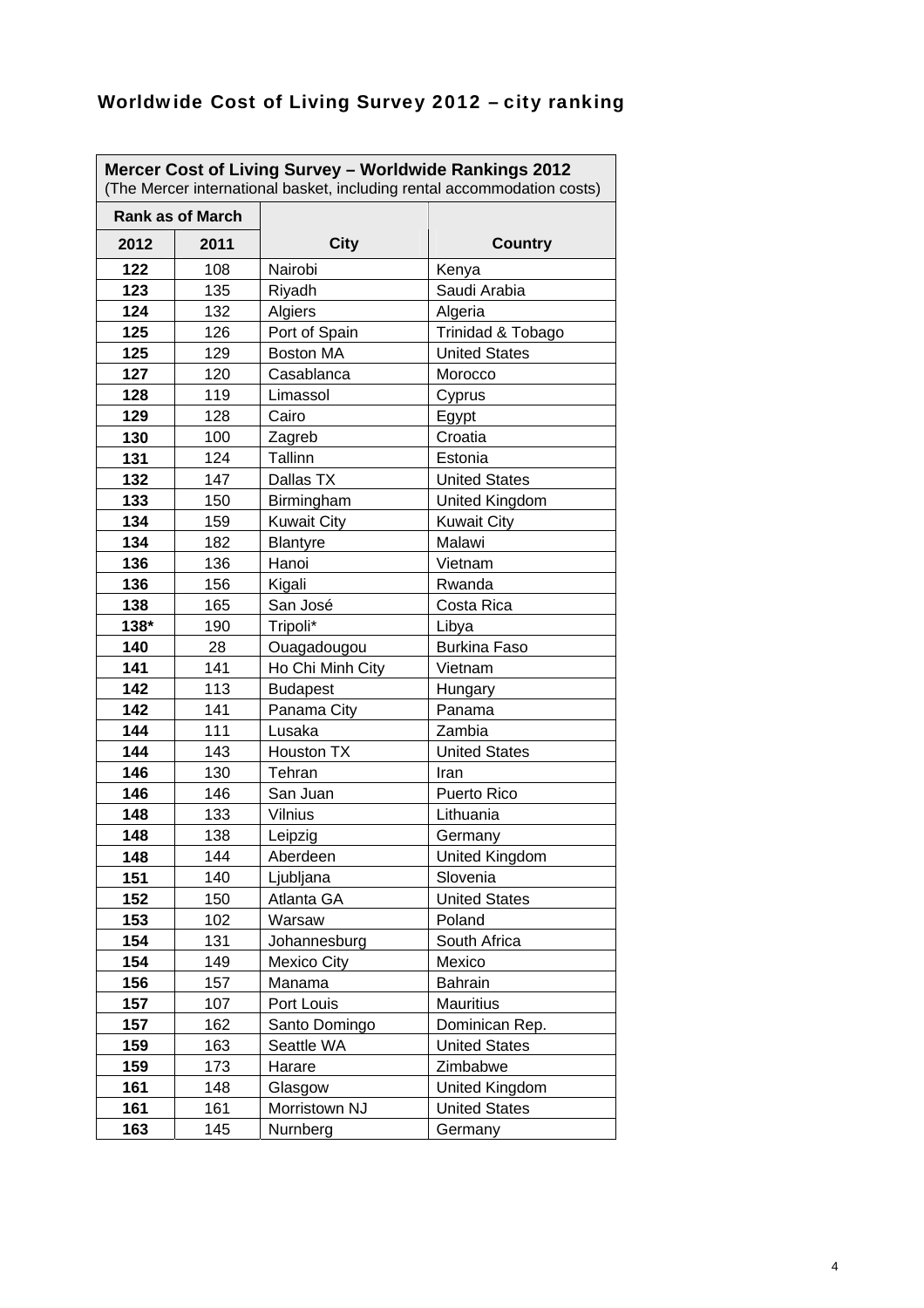| (The Mercer international basket, including rental accommodation costs) | Rank as of March |                  |                      |
|-------------------------------------------------------------------------|------------------|------------------|----------------------|
|                                                                         |                  |                  |                      |
| 2012                                                                    | 2011             | <b>City</b>      | <b>Country</b>       |
| 164                                                                     | 169              | Minneapolis MN   | <b>United States</b> |
| 165                                                                     | 178              | <b>Belfast</b>   | United Kingdom       |
| 166                                                                     | 123              | Damascus         | Syria                |
| 166                                                                     | 154              | Colombo          | Sri Lanka            |
| 168                                                                     | 178              | Detroit MI       | <b>United States</b> |
| 169                                                                     | 153              | Kingston         | Jamaica              |
| 169                                                                     | 164              | Doha             | Qatar                |
| 171                                                                     | 195              | Gaborone         | <b>Botswana</b>      |
| 172                                                                     | 168              | Guatemala City   | Guatemala            |
| 173                                                                     | 172              | St. Louis MO     | <b>United States</b> |
| 174                                                                     | 181              | Pittsburgh PA    | <b>United States</b> |
| 175                                                                     | 175              | Cleveland OH     | <b>United States</b> |
| 176                                                                     | 152              | <b>Bucharest</b> | Romania              |
| 177                                                                     | 166              | Rabat            | Morocco              |
| 178                                                                     | 186              | Portland OR      | <b>United States</b> |
| 179                                                                     | 158              | Cape Town        | South Africa         |
| 179                                                                     | 184              | Muscat           | Oman                 |
| 181                                                                     | 169              | Sofia            | <b>Bulgaria</b>      |
| 182                                                                     | 167              | Yerevan          | Armenia              |
| 183                                                                     | 188              | Phnom Penh       | Cambodia             |
| 184                                                                     | 174              | Dhaka            | Bangladesh           |
| 184                                                                     | 183              | Monterrey        | Mexico               |
| 186                                                                     | 185              | Jeddah           | Saudi Arabia         |
| 187                                                                     | 180              | Bangalore        | India                |
| 188                                                                     | 191              | <b>Tbilisi</b>   | Georgia              |
| 189                                                                     | 204              | Asunción         | Paraguay             |
| 190                                                                     | 194              | Chennai          | India                |
| 191                                                                     | 176              | Banjul           | Gambia               |
| 192                                                                     | 176              | Tashkent         | Uzbekistan           |
| 193                                                                     | 187              | Dar es Salaam    | Tanzania             |
| 194                                                                     | 211              | Addis Ababa      | Ethiopia             |
| 195                                                                     | 197              | Winston Salem NC | <b>United States</b> |
| 196                                                                     | 193              | Minsk            | <b>Belarus</b>       |
| 197                                                                     | 189              | Belgrade         | Serbia               |
| 198                                                                     | 196              | Quito            | Ecuador              |
| 199                                                                     | 199              | San Salvador     | El Salvador          |
| 200                                                                     | 202              | Kampala          | Uganda               |
| 201                                                                     | 192              | Sarajevo         | Bosnia-Herzegovina   |
| 202                                                                     | 198              | Windhoek         | Namibia              |
| 203                                                                     | 205              | Nouakchott       | Mauritania           |
| 204                                                                     |                  |                  |                      |
|                                                                         | 206              | Ashkhabad        | Turkmenistan         |
| 205                                                                     | 200              | Tirana           | Albania              |